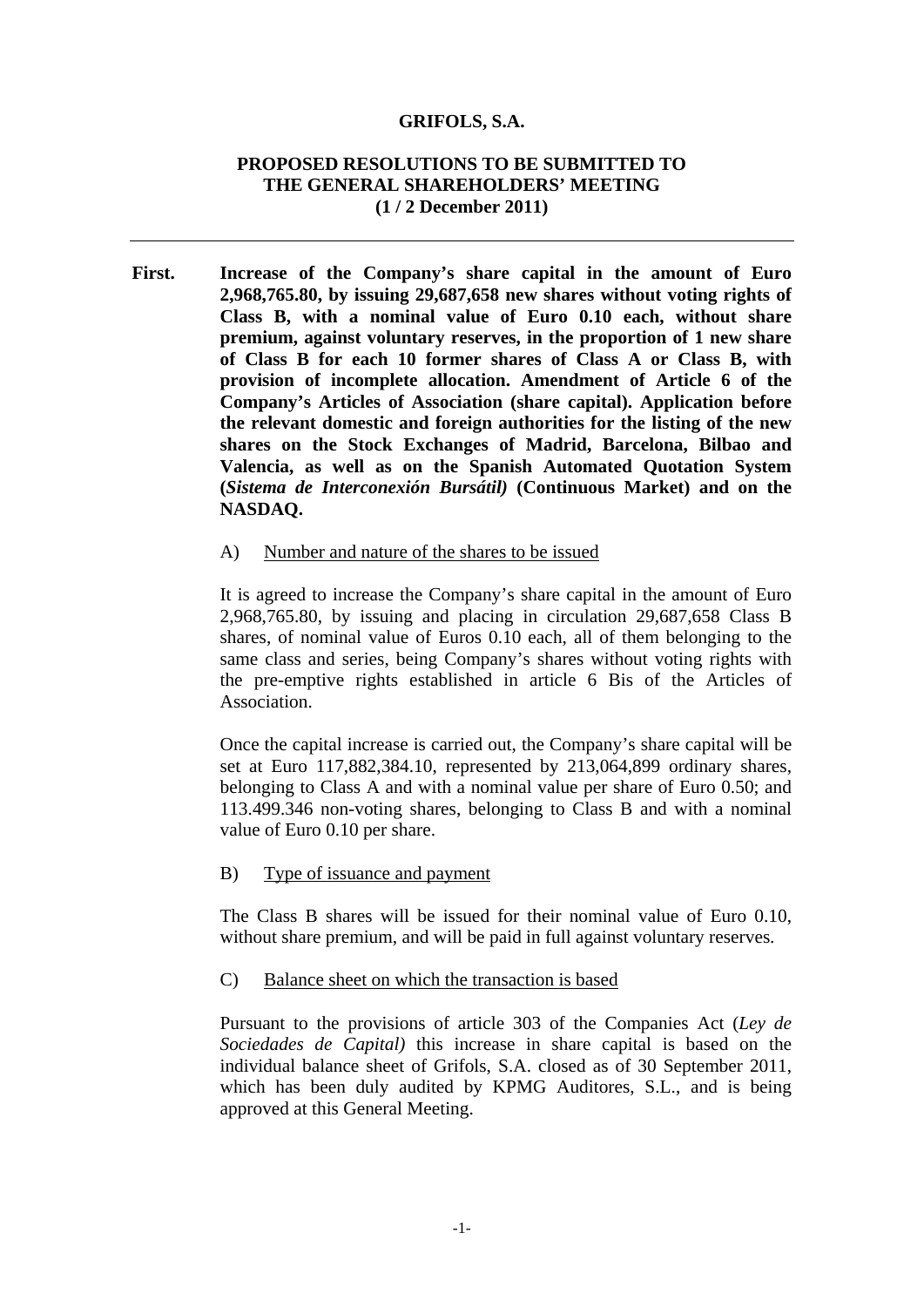# D) Free allocation rights

Pursuant to the provisions of paragraph 6.1 of section 6 Bis of the Articles of Association, all the shareholders of the Company have a free allocation right in the proportion of one (1) new Class B share for each ten (10) former shares owned by them, whether of Class A or of Class B.

For the foregoing purposes, shareholders will be understood as all such individuals or legal entities that, at the end of the day immediately preceding that on which the free allocation period referred to below begins, appear as holders of shares of the Company (whether of Class A or of Class B) in the accounting registries of the participating entities of the company Sociedad de Gestión de los Sistemas de Registro, Compensación y Liquidación de Valores, S.A.U. (Iberclear).

Pursuant to the provisions of article 306.2 of the Companies Law ("*Ley de Sociedades de Capital"*), the free allocation rights of the new Class B shares will be transferrable, there being a period of fifteen (15) days starting as from the date indicated in the relevant notice which will be published in the Official Gazette of the Commercial Registry (BORME), in order to allocate and transfer such rights.

Once the negotiation period for the free allocation rights expires, all new Class B shares that have not been allocated will be registered under the name of whoever can prove their ownership and kept in deposit. After three years, Class B shares that have not been yet assigned may be sold, according to article 117 of the Companies Act, on behalf of and at the risk of the interested parties. The net amount of such sale shall be held available to the interested parties as established in the applicable legislation.

Notwithstanding the foregoing, if for any reason, upon expiration of the term for the transfer of the free allocation rights, there are still Class B shares pending to be assigned, the share capital will be increased by an amount equivalent to the aggregate nominal value of all Class B shares effectively assigned.

### E) Rights of the new shares

As of the date on which the capital increase is closed, the new Class B shares will confer their holders the rights ascribed to them by the Articles of Association.

### F) Information made available to the shareholders

This resolution has been passed after making available to the shareholders the proposal and Board of Directors' report in compliance with the provisions of the Companies Act, as well as the compulsory report from the Company's auditors.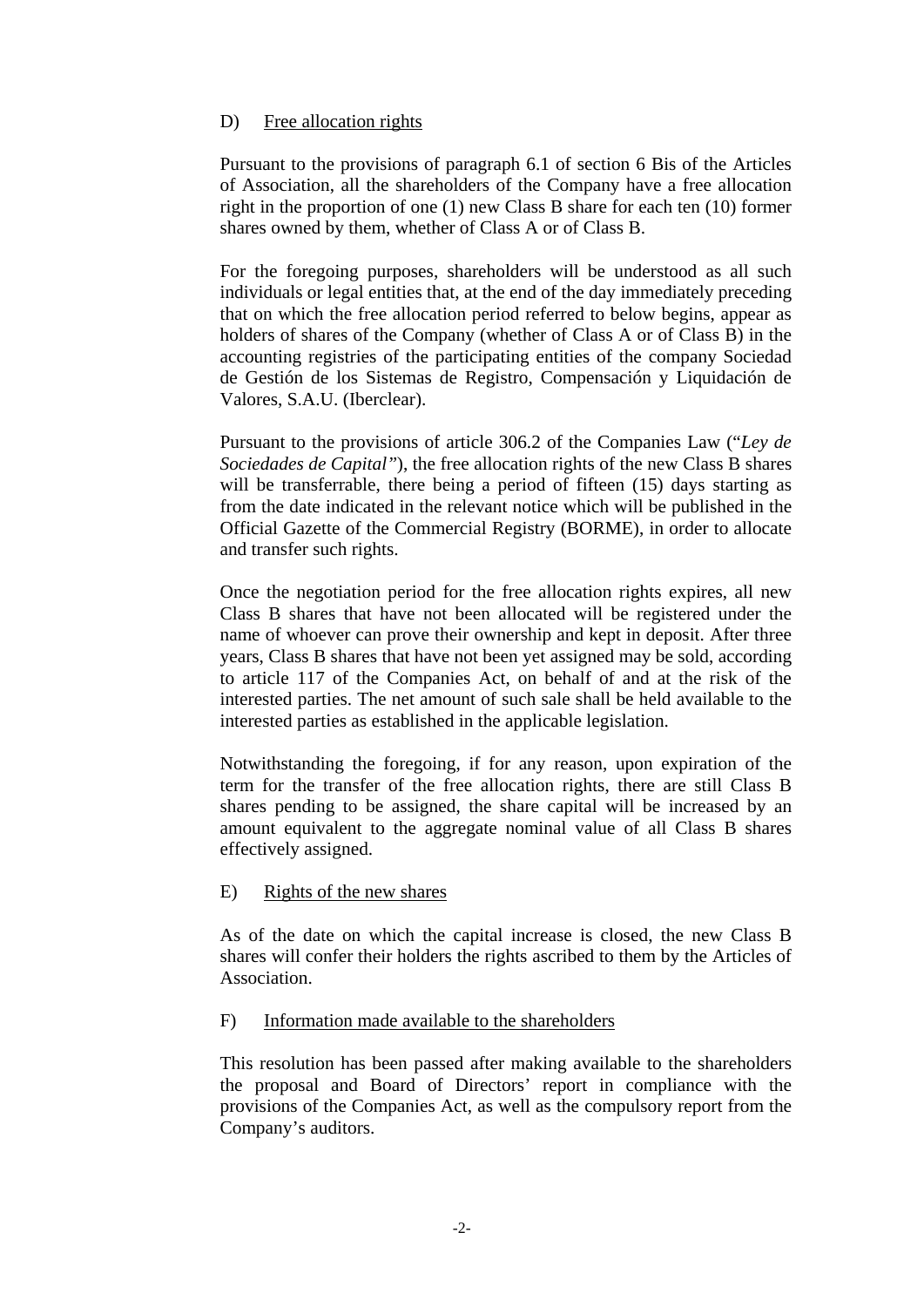# G) Separate voting

Pursuant to the provisions of paragraph 6.1 of section 6 Bis of the Articles of Association, the shareholders who own Class B shares will have the right to vote separately on this resolution.

### H) Application for the listing of the new shares

It is resolved to apply for the listing of the new Class B shares on the Stock Exchanges in Madrid, Barcelona, Bilbao and Valencia, as well as in the Spanish Automated Quotation System (*Sistema de Interconexión Bursátil) Continuous Market*), and via ADSs (*American Depositary Shares*), on the *National Association of Securities Dealers Automated Quotation* (NASDAQ), as well as to carry out all the necessary actions and procedures and to file the documents that might be required before the competent bodies of the above-mentioned stock exchange markets, for the admission to listing of the new shares issued as a consequence of the agreed capital increase; it is expressly put on record that Grifols agrees to be bound by already existing and future rules related to the Stock Exchange matters and, specially, as regards contracting, permanence and exclusion from official listing.

Likewise, it is agreed to request inclusion of the new shares in the accounting registries of the company Sociedad de Gestión de los Sistemas de Registro, Compensación y Liquidación de Valores, S.A.U. (Iberclear).

I) Delegation of powers to the Board of Directors

The Board of Directors is empowered, with full power of substitution in any of its members, to decline any number of rights of free allocation needed to reconcile the free allocation ratio for the new Class B shares, to declare the closing of the capital increase and redraft article 6 of the Articles of Association (share capital), to apply for the listing of the new Class B shares under the terms set out in paragraph H) above and, in general, to file all such documents or applications as might be required and to carry out all procedures and actions a may be necessary or convenient to fully execute this resolution.

**Second. Delegation to the Board of Directors, with full power of substitution in any of its members, of the authority to increase the Company's share capital pursuant to the provisions of article 297.1.b) of the Companies Act, within the legal term of five years as of the date of this General Shareholders' Meeting up to a maximum amount equivalent to 50% of the Company's share capital as of the date of this authorisation, being enabled to carry out the increase at once or in several times. Delegation to the Board of Directors, with full power of substitution in any of its members, of the authority to exclude the pre-emptive subscription rights in the relevant capital increases, pursuant to the provisions of article 506 of the Companies Act.**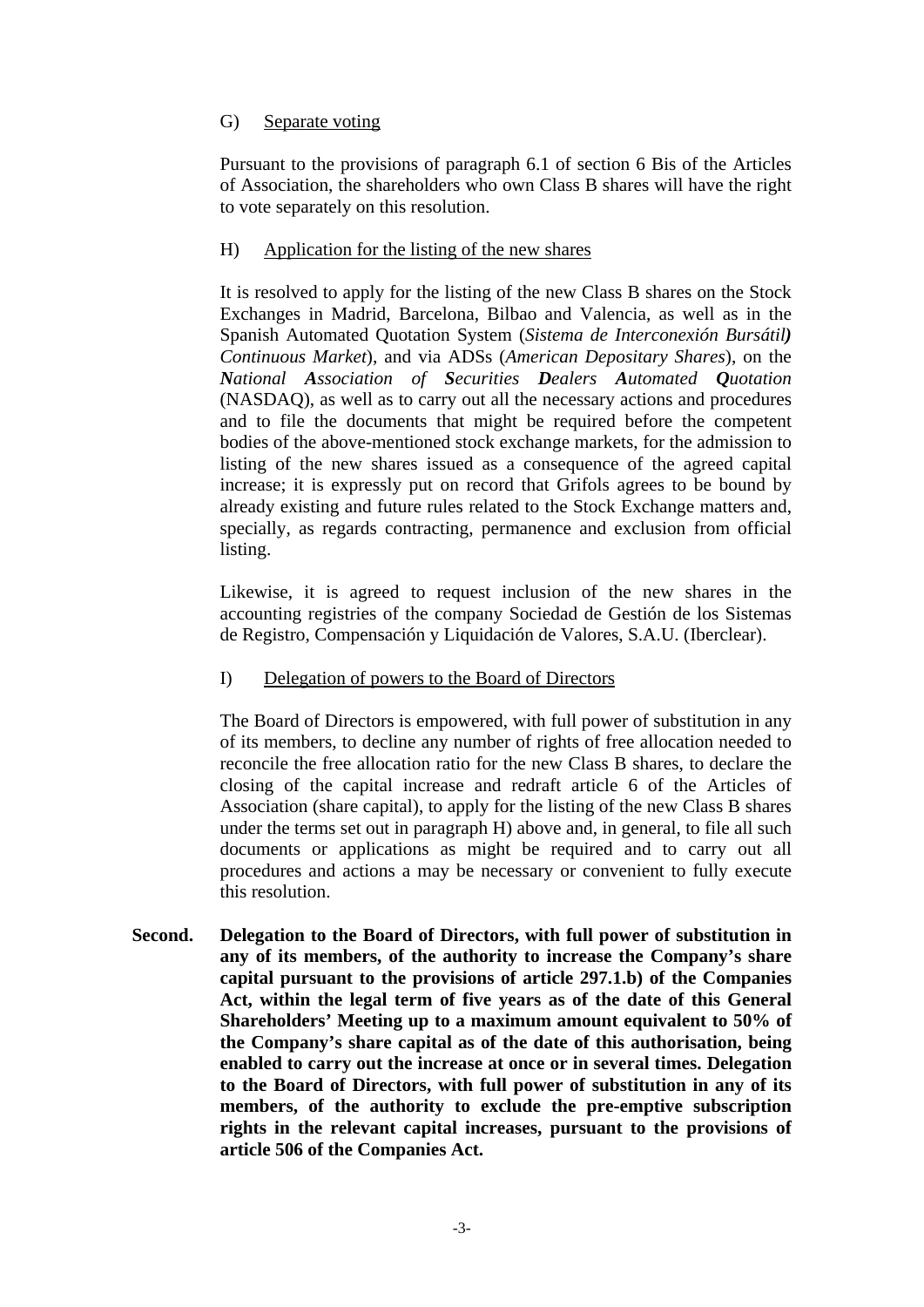# A) Delegation of the powers to increase the Company's share capital

To delegate to the Board of Directors, with full power of substitution in any of its members, the authority to increase the Company's share capital at once or in several times and at any given moment, within a maximum term of five (5) as from the date of this General Meeting, and in an amount that in no case may exceed half of the Company's share capital at the time of this authorisation.

Pursuant to this authorisation, the share capital increases will be carried out, if appropriate, by issuing and placing in circulation the new shares, with or without share premium, with a consideration consisting in cash contributions.

As long as there are non-voting Class B shares in circulation, the capital increases will observe, when applicable, the provisions of paragraph 6.1 of section 6 Bis of the Articles of Association, so that:

- (a) any capital increase implemented pursuant to this authorisation will entail the issuance of Class A and Class B shares in the same proportion as that represented by Class A and Class B shares over the Company's share capital at the time this increase is approved;
- (b) Class B shares will have the same pre-emptive right over the Class B shares to be issued in that increase as those recognised to Class A shares over the Class A shares to be issued in that increase, and
- (c) in said capital increases no other shares or securities will be issued.

Likewise, as long as Class B shares hold the redemption rights foreseen in paragraph 4 of article 6.bis of the Articles of Association, the nominal value of the Class B shares to be issued in the execution of this delegation of authorities cannot exceed one fourth of the total amount of the share capital resulting from the capital increase resolution.

# B) Information available to shareholders

This resolution has been passed after making available to the shareholders the proposal and Board of Directors' report in compliance with the provisions of the Companies Act.

### C) Application for the listing of the new shares

When appropriate, the Company will apply for the listing of the new issued shares on the Stock Exchanges in Madrid, Barcelona, Bilbao and Valencia, as well as in the Spanish Automated Quotation System (*SIBE / Continuous Market*), and via ADSs (*American Depositary Shares*), on the *National Association of Securities Dealers Automated Quotation* (NASDAQ) as well as the inclusion of the new shares in the accounting registries of the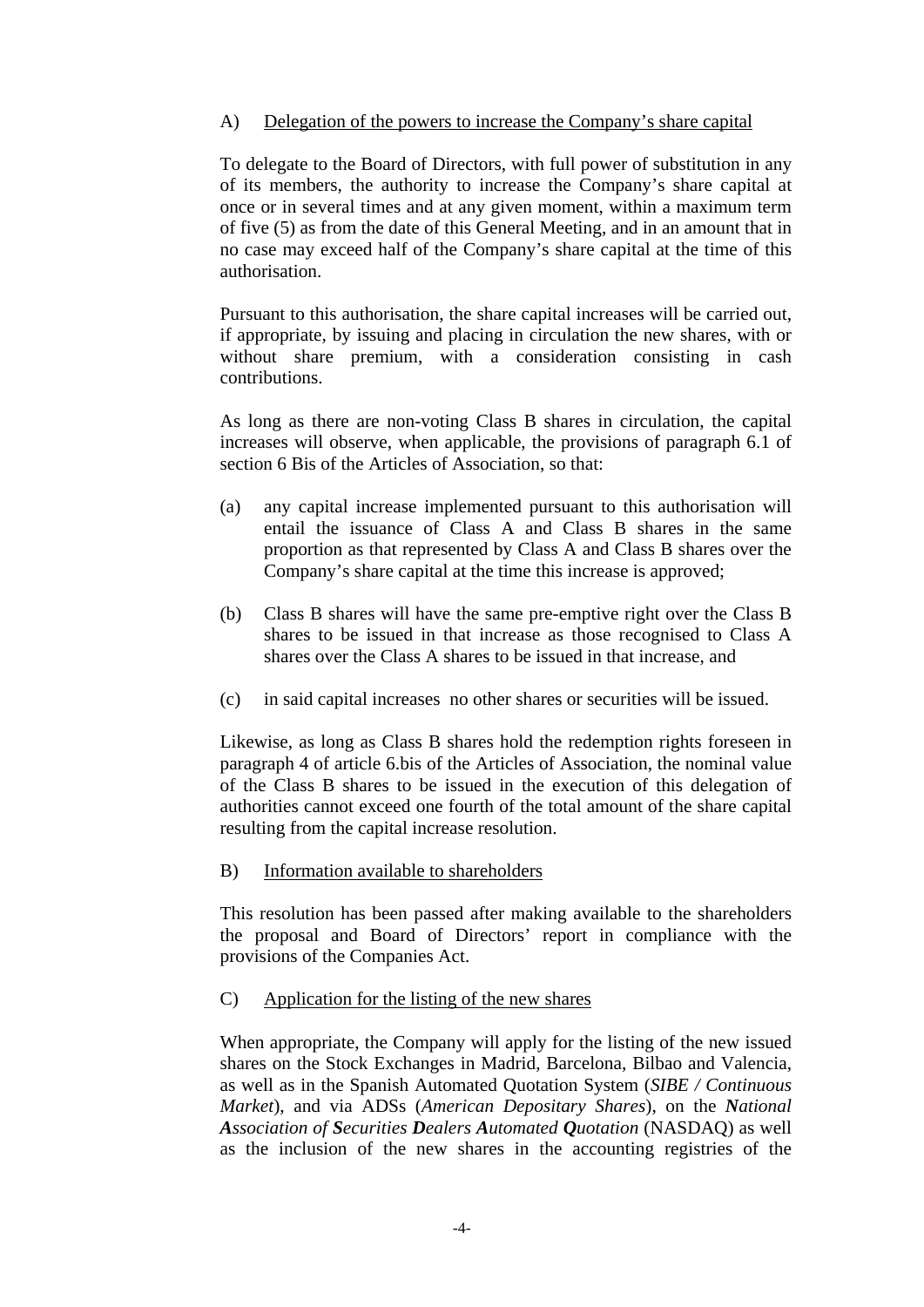company Sociedad de Gestión de los Sistemas de Registro, Compensación y Liquidación de Valores, S.A.U. (Iberclear).

### D) Delegation of powers to the Board of Directors

To delegate to the Board of Directors, with full power of substitution in any of its members, the authority to:

- (a) the terms and conditions of the capital increases and the characteristics of the shares in all aspects not foreseen by the General Meeting, as well as to freely offer the new unsubscribed shares within the term(s) of exercise of the pre-emptive right of subscription;
- (b) establish that, in the event of an incomplete subscription, the share capital will be increased only in the amount of the subscriptions effectively carried out;
- (c) redraft the articles of the Articles of Association related to share capital and number of shares;
- (d) exclude, pursuant to the provisions of article 506 of the Companies Act, the pre-emptive right in the terms and conditions set forth herein;
- (e) apply for, when appropriate, the listing of the shares issued pursuant to this authorisation, as well as to carry out all the necessary actions and procedures and to file the documents that might be required before the competent bodies of the above-mentioned stock exchange markets, for the admission to listing of the new shares issued as a consequence of the agreed capital increase; it is expressly put on record that Grifols agrees to be bound by already existing and future rules related to the Stock Exchange matters and, specially, as regards contracting, permanence and exclusion from official listing;
- (f) request the inclusion of the new shares in the accounting registries of the company Sociedad de Gestión de los Sistemas de Registro, Compensación y Liquidación de Valores, S.A.U. (Iberclear).

### **Third. Amendment of the Articles of Association:**

**3.1.- Amendment of articles 1, 9, 13, 14, 16, 17.bis, 23, 25, 26, 27, 28, 29 and 30 of the Company's Articles of Association in order to adequate their contents to the Companies Act presently in force and to introduce certain qualitative improvements in their wording.** 

In view of the compulsory report from the Board of Directors, to amend articles 1, 9, 13, 14, 16, 17.bis, 23, 25, 26, 27, 28, 29 and 30 of the Articles of Association in order to adequate their contents to the Companies Act presently in force and to introduce certain qualitative improvements in their wording. These articles will read as follows: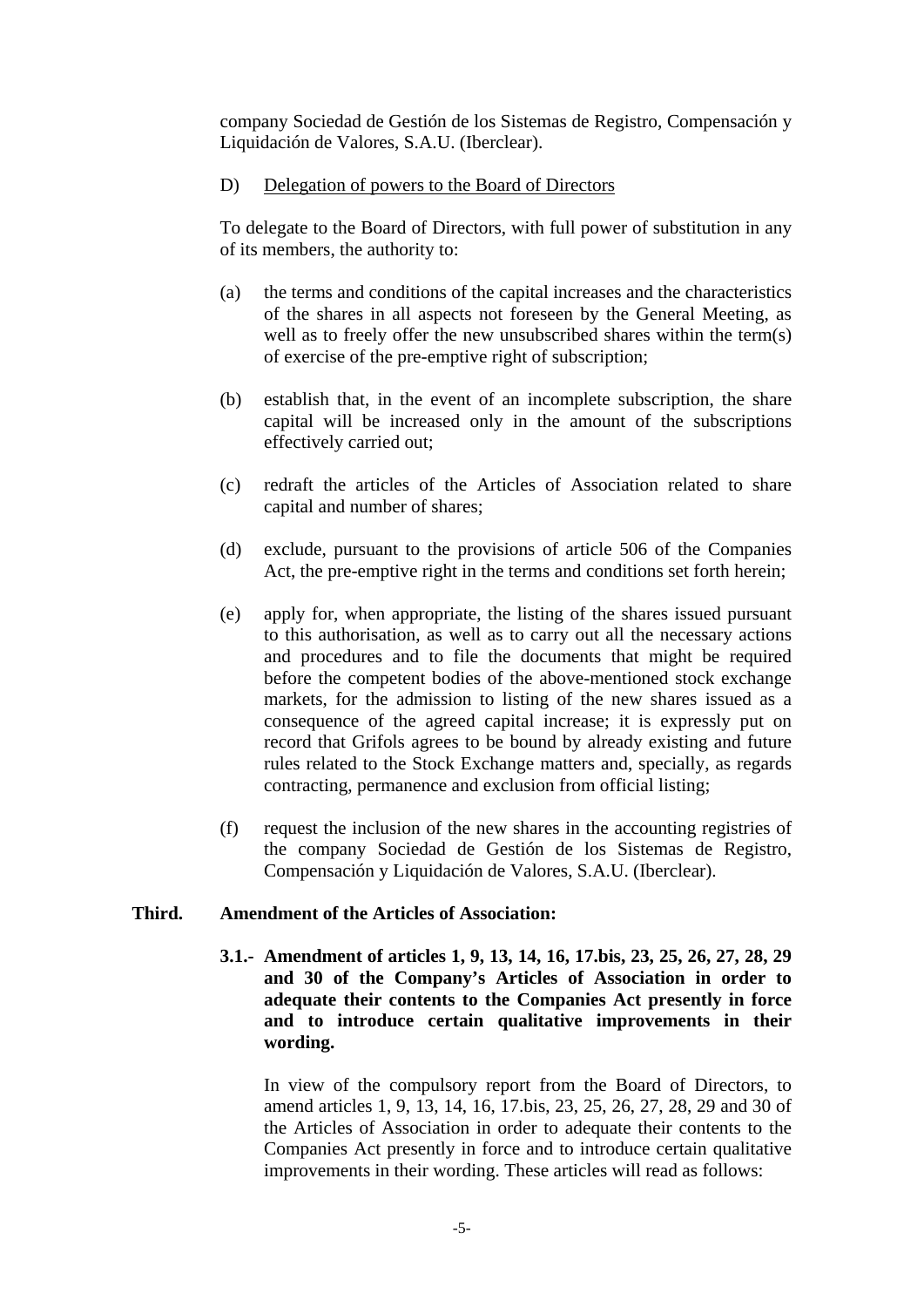*Article 1.- Corporate name.- The company is named GRIFOLS, S.A. (the "Company") and it is a public limited company (sociedad anónima) of Spanish nationality and corporate nature.* 

*The Company shall be governed by its Corporate Governance System and, as to matters not contemplated or provided for herein, by the legal provisions regarding public limited companies and any other legal provisions applicable thereto.* 

*The Company's Corporate Governance System shall consist of the Articles of Association, the Regulation of the General Shareholders' Meeting, the Regulation of the Board of Directors and the remaining Reports, Regulations and Internal Corporate Governance Regulations, passed by the competent bodies of the Company.* 

*Article 9.- Each Company's share confers upon its rightful holder the status of shareholder and vests such holder with the rights and obligations established by Law and by the Company's Corporate Governance System, regardless of the class and series of the shares that may be created in each one of the classes.* 

*Article 13.- The General Shareholders' Meetings may be either ordinary or extraordinary. The ordinary General Shareholders' Meeting must be held within the first six months of each fiscal year in order to approve, if applicable, the corporate management, the annual accounts for the previous fiscal year and the allocation of the results. Any other shareholders' meeting will be deemed Extraordinary.* 

*Extraordinary Meetings shall be held whenever the Board deems it convenient on its own initiative or upon the request of one or several shareholders holding at least 5% of the share capital, who must state in their request the matters to be addressed at the Meeting.* 

*In such case, the Meeting shall be called to be held within the two months following the date on which a notarial demand requesting the Board to call the Meeting was served.* 

### *Article 14.- Calling of the General Shareholders' Meeting.-*

- *1. Both the Ordinary and the Extraordinary General Shareholders' Meetings must be called according to the legal requirements in force at least one month in advance from the date set for the meeting, except in those cases where the Law might have foreseen other terms, by means of a notice published in, at least, the following media:* 
	- *a) The Official Gazette of the Commercial Registry or one of the major newspapers in circulation in Spain.*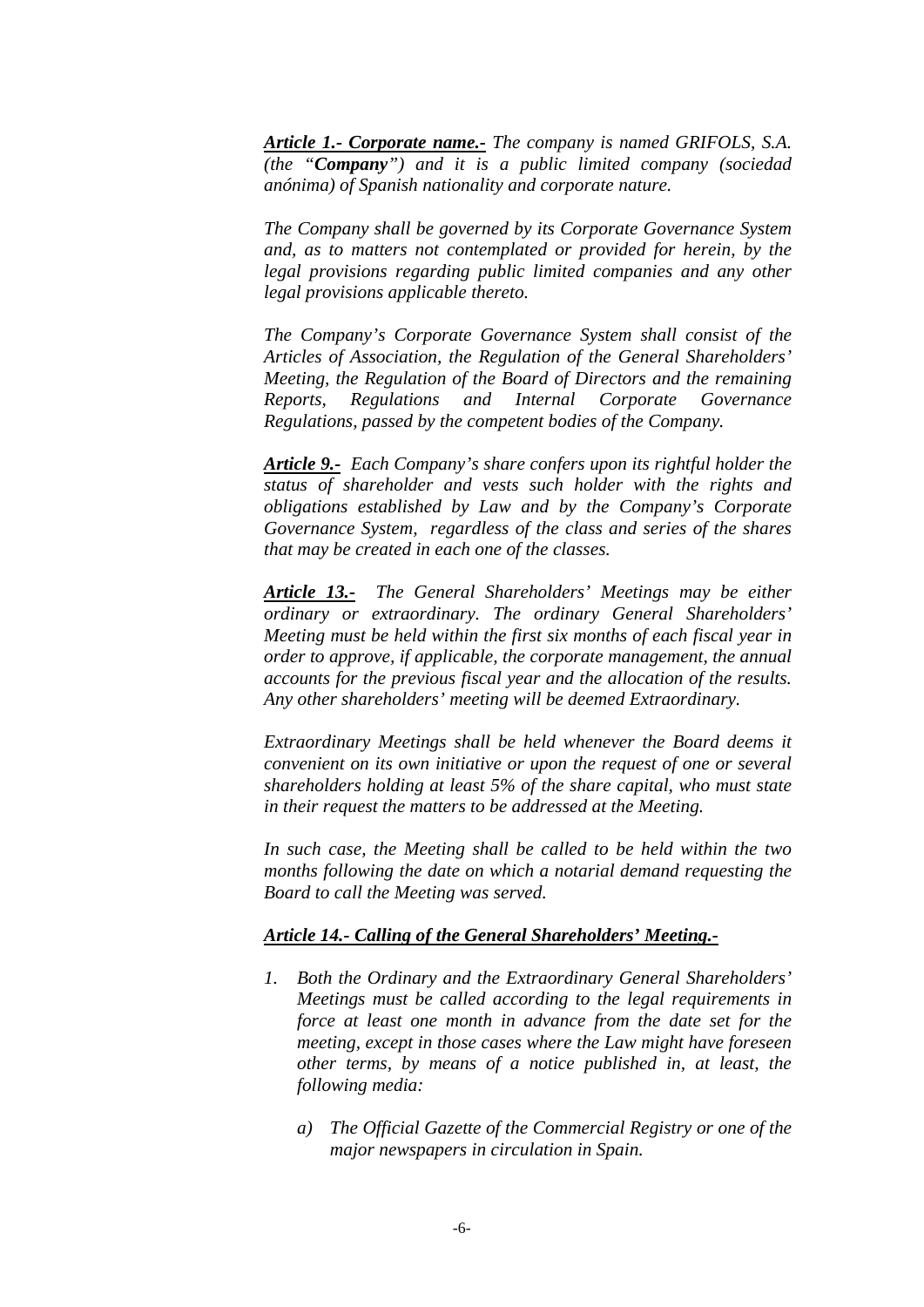- *b) The web page of the Spanish Securities Exchange Commission.*
- *c) The Company's web page.*

*Notwithstanding the foregoing, when the Company offers the shareholders the genuine possibility of voting by electronic means made available to all of them, the extraordinary General Meetings may be called with a minimum prior notice of fifteen (15) days. This reduction in the term to call the meeting will require an express resolution by the Ordinary General Meeting passed by, at least, two thirds (2/3) of the subscribed share capital with voting rights; the validity of this resolution must not exceed the date on which the next meeting is to be held.* 

*The notice published on the Company's corporate web page will be kept available uninterruptedly at least until the General Shareholders' meeting takes place.* 

- *2. The notice must state, in addition to the statements required by article 517 of the Companies Act, the name of the Company, the date and time of the meeting, the agenda, which shall include the matters to be addressed thereat, and the position held by the person or persons issuing the notice; the notice may also set forth the date on which the meeting shall be held, as the case may be, upon second call.*
- *3. Shareholders representing at least five per cent (5%) of the share capital may request the publication of a supplement to the call of the Ordinary General Shareholders' Meeting including one or more items in the agenda of the call and to file justified resolution proposals regarding matters already included or that should be included in the agenda, as long as these new proposals are accompanied by a justification or, if applicable, by a justified resolution proposal. This right must be exercised by means of a certified notification, which must be received at the Company's registered office within five (5) days of the publication of the call to the meeting.*

*The supplement to the call to the meeting must be published at least fifteen (15) days prior to the date set for the meeting.* 

### *Article 16.- Right to attend, proxy granting and representation at the General Shareholders' Meeting.-*

*1. All Company shareholders shall be entitled to attend the general meeting as long as their shares appear registered under their name in the accounting registry at least five (5) days in advance from the date on which the meeting is to be held;*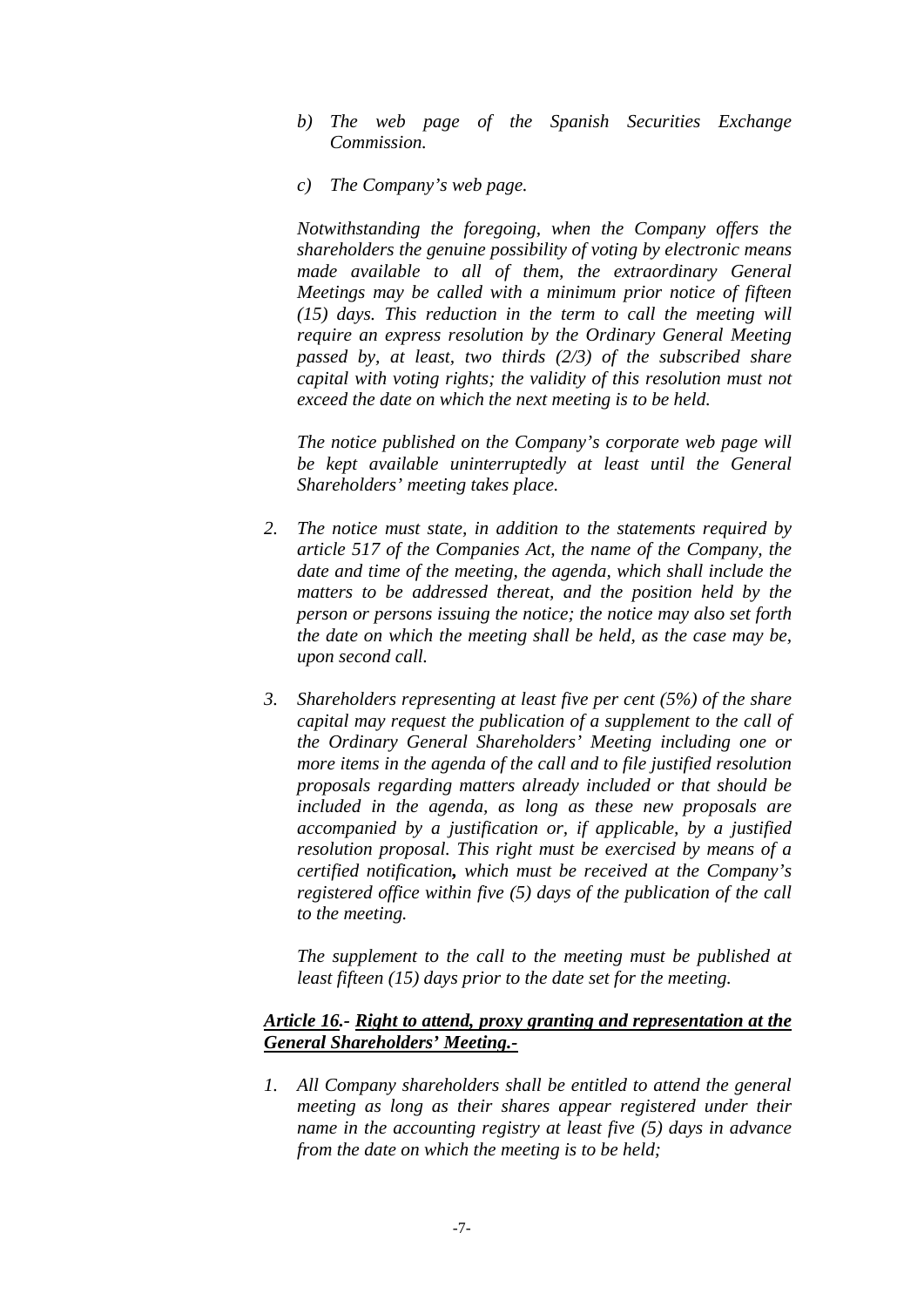*2. Notwithstanding the foregoing, all shareholders with right to attend the meeting, according to the provisions set forth herein, may do so by means of a proxy, even when such proxy is not a shareholder.* 

*Proxy representation must be granted on a special basis for each meeting, either in writing or by distance communication systems, as long as the identity of the represented shareholder, the proxyholder and the contents of the proxy itself are duly guaranteed.* 

*In the event the representation is granted to a legal entity, such entity shall appoint an individual as its proxy representative, as established by the Law.* 

### *Article 17.bis.- Casting of votes through distance voting systems.-*

- *1. All shareholders who have right to attend the Meeting may cast their vote regarding the proposals included in the agenda through the following systems of communication:* 
	- *(a) By postal correspondence, through the sending of the attendance, proxy representation and distance vote card, duly signed and with indication of the sense of their vote; or*
	- *(b) By electronic correspondence or any other distance voting systems in accordance with the instructions contained on the corporate web page of the Company, provided that the safety of the electronic communications is duly guaranteed and the electronic document through which the voting right is exercised includes a recognized electronic signature, according to the provisions of the Electronic Signature Act (Ley de Firma Electrónica) or that, without fulfilling the requirements for the electronic signature, such electronic signature is deemed to be valid by the Board of Directors for having the adequate guarantees as to the authenticity and identification of the shareholder who is exercising his voting right.*

*In order to be deemed valid, distance votes must be received by the Company at least five (5) days before the date set for the meeting.* 

- *2. The notice of the General Shareholders' Meeting shall state the deadlines, means and procedures for casting the vote through distance voting systems.*
- *3. The shareholders who cast their vote through distance voting systems pursuant to this article shall be deemed as present to the effects of convening the meeting. In consequence, the delegations*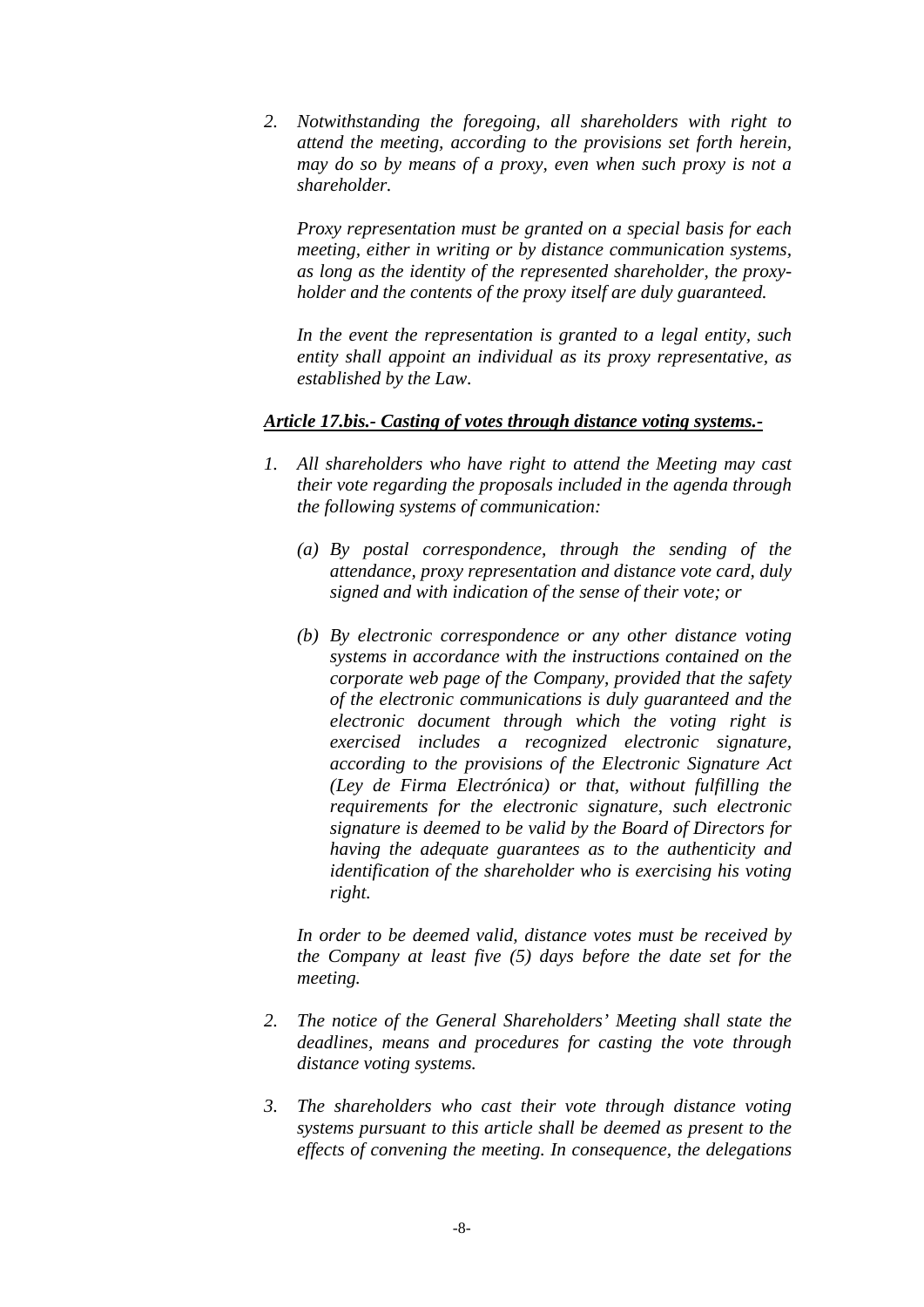*issued previously shall be deemed revoked and those conferred afterwards shall be deemed as not effected.* 

*4. Notwithstanding the foregoing, a vote casted by distance voting systems shall be rendered void by the personal attendance of the shareholder casting the vote to the Meeting.* 

*Article 23.- The Board of Directors is vested with all the authorities that can be legally delegated by the General Shareholders' Meeting in accordance with the provisions of the Companies Act (Ley de Sociedades de Capital).* 

### *Article 25.- Annual Accounts.-*

- *1. Within the maximum term of three (3) months following the end of the fiscal year, the Board of Directors must prepare, in compliance with the requirements set by law, the annual accounts, as well as the management report and the proposed allocation of the result corresponding to such fiscal year.*
- *2. The annual accounts and the management report shall be reviewed by the Company's auditors and shall be submitted to the shareholders' consideration and approval, if applicable, at least one month prior to the date of the General Shareholders' Meeting.*

*Article 26.- The Extraordinary General Shareholders' Meeting called for such purpose may pass and implement reorganization, merger and split-up transactions, or any other structural modifications of its competence, following at all times the requirements and formalities set up by the Act on Companies' Structural Modifications (Ley de Modificaciones Estructurales de las Sociedades Mercantiles) and these Articles of Association.* 

*Article 27.- The dissolution of the Company shall require a prior resolution of the General Shareholders' Meeting and its dissolution can be based on any of the grounds set forth in Article 363 of the Companies Act (Ley de Sociedades de Capital).* 

*Article 28.- Once the dissolution has been passed, the liquidation shall be carried out according to the provisions of the Companies Act (Ley de Sociedades de Capital). Provided the lack of appointment of the liquidators by the General Shareholders' Meeting that approved the dissolution of the Company, those who held the office of directors at the moment of dissolution of the Company will be turned into liquidators.* 

*Article 29.- Upon completion of the liquidation, the liquidators or the liquidation committee shall prepare a final balance sheet, a complete*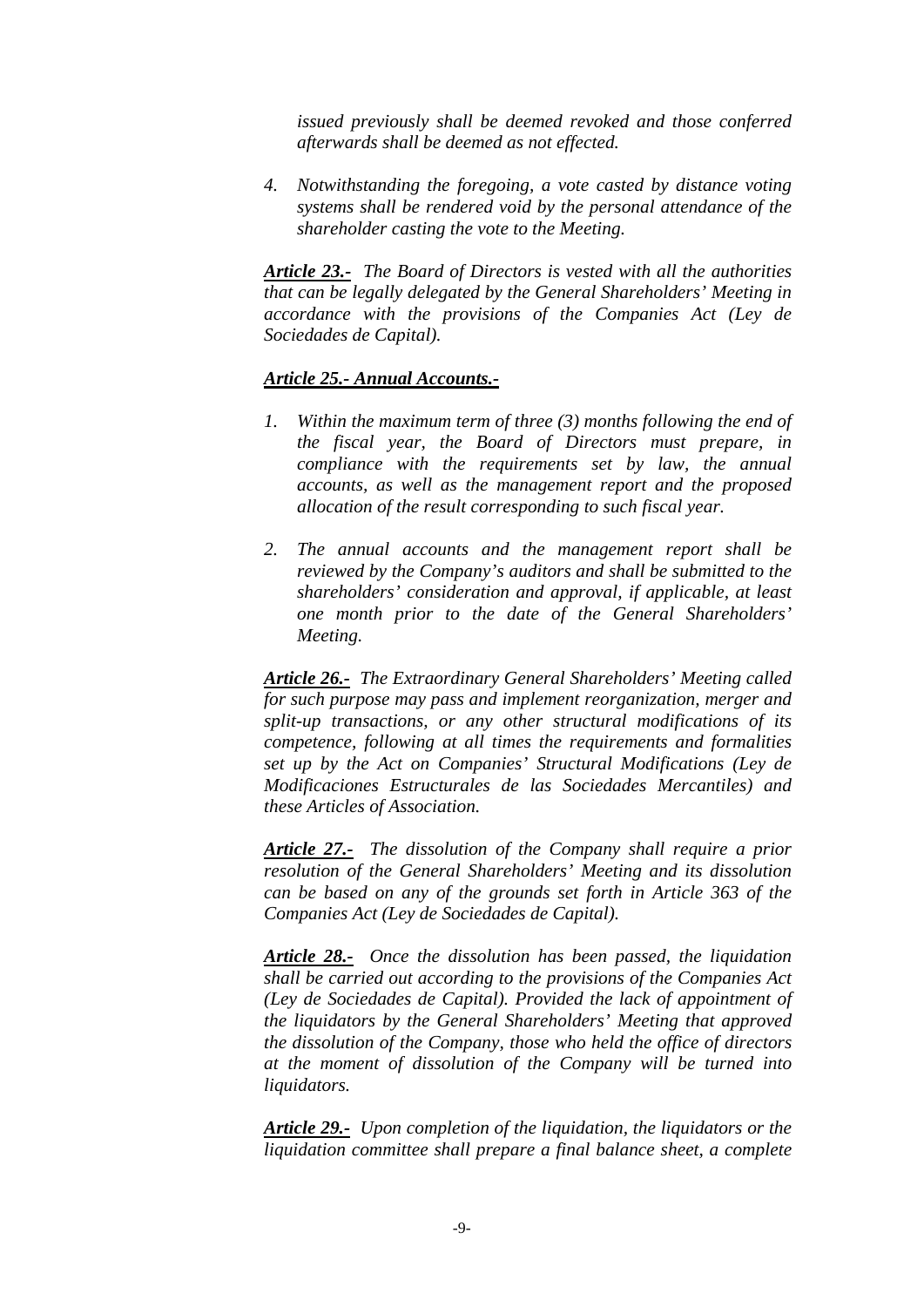*report on such liquidation and a project on the splitting of the remaining assets between the shareholders.* 

*Article 30.- 1. The shareholders are subject to the jurisdiction of the Court corresponding to the Company's registered office.* 

*2. All corporate contentious matters that might arise between the Company and its directors or its shareholders, between the former and latter, or between the shareholders between them, shall be resolved by arbitration of the Arbitration Court of Barcelona (Tribunal Arbitral de Barcelona), of the Catalan Association for Arbitration (Asociación Catalana para el Arbitraje), which will be in charge of appointing one (1) arbitrator and of the administration of the arbitration in accordance with its Regulations. All such matters over which the parties have no free disposition are excepted.* 

*3. Any person subject to a legal incompatibility, especially those established in Law 5/2206, dated 10 April, shall not be entitled to hold offices in the Company.* 

**3.2.- Inclusion of a new article 9.bis in the Articles of Association in order to incorporate the latest legislative developments concerning corporate web pages introduced by the Companies Act presently in force.** 

In view of the compulsory report from the Board of Directors, the inclusion of a new section 9.bis in the Articles of Association is resolved, in order to incorporate the latest legislative developments concerning corporate web pages introduced by the Companies Act presently in force. This article will read as follows:

*Article 9 Bis.- Corporate web page.- The Company will keep a corporate web page to enable the exercise by the shareholders of their information right, and to divulge the relevant information required by the securities market legislation, which shall include all documents and information foreseen by the Law and the Corporate Governance System of the Company and all other information deemed appropriate to be made available to the shareholders and investors through this system.* 

**3.3.- Amendment of articles 22 and 22.bis of the Company's Articles of Association in order to allow more flexibility concerning the regulation of the calls and holding of distance Board Meetings and to adequate their wording to the developments introduced by the new Companies Act.** 

In view of the compulsory report from the Board of Directors, to amend articles 22 and 22.bis of the Articles of Association in order to allow more flexibility concerning the regulation of the calls and holding of distance Board Meetings and to adequate their wording to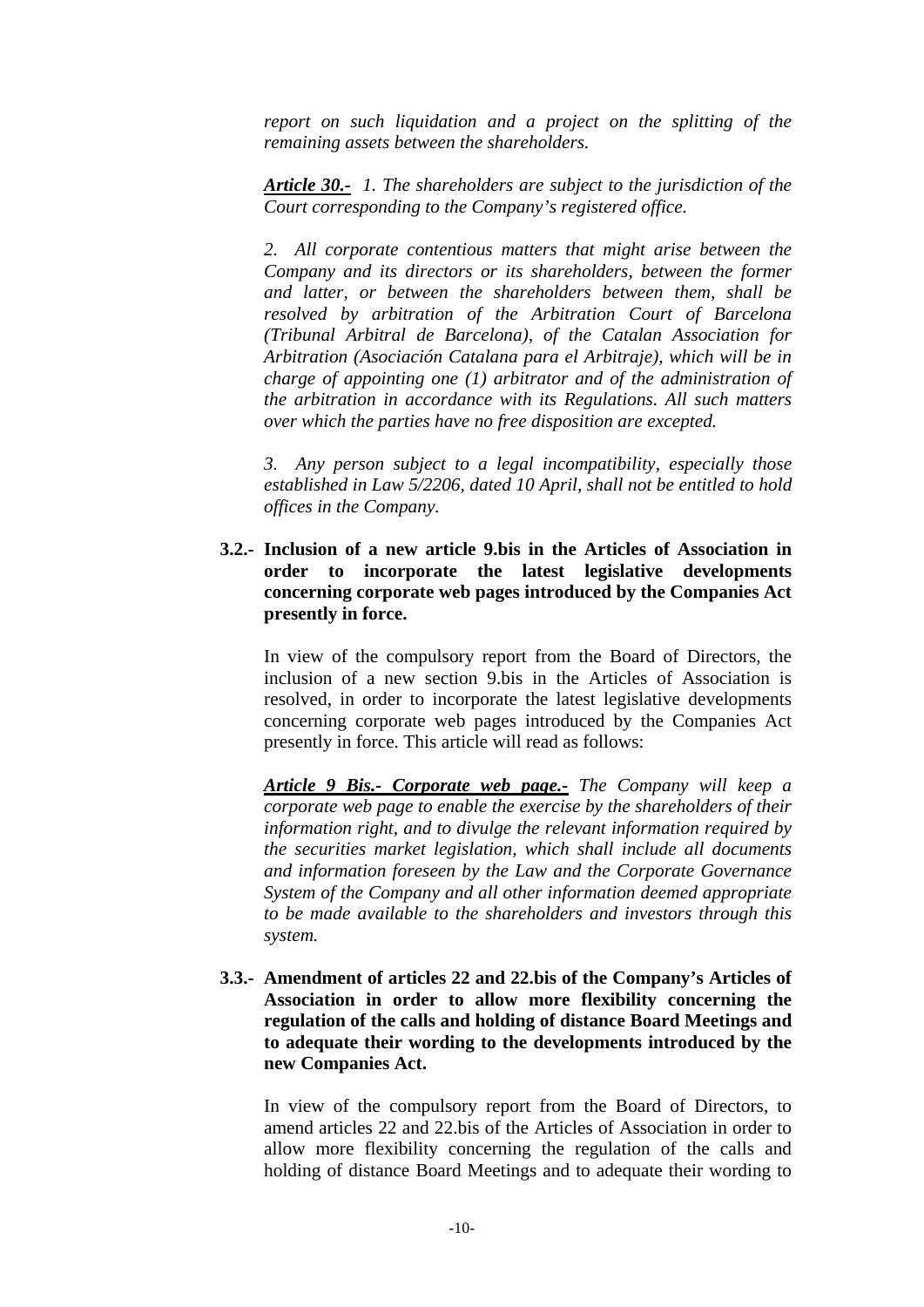the developments introduced by the new Companies Act. These articles will read as follows:

*Article 22.- Calling of the Board of Directors, quorum and majorities.- The Board of Directors shall be called to a meeting by the Chairperson or the or by the person validly taking his place, by any mean that allows its receipt with at least ten (10) days prior to the date on which the meeting is to be held, except for urgent matters that justify a shorter term. The notice of the meeting of the Board shall state the place, date and time as well as the matters to be discussed thereat.* 

 *Notwithstanding the foregoing, the Board of Directors shall be considered validly held without having been called, if all the directors attending or represented by proxy unanimously accept the holding of the meeting, as well as the agenda to be discussed thereat.* 

 *The directors constituting at least one third (1/3) of the members of the Board of Directors may call a meeting, for it to be held at the locality of the registered office, indicating the proposed agenda if, prior request to the Chairperson, he fails to call the meeting without a reasonable cause within one month from said request.* 

 *The attendance of one half plus one of its members, being present or represented by proxy, is required for validly holding meetings of the Board of Directors.* 

 *Resolutions shall be passed by absolute majority of the members of the Board present at the meeting. In the event of a tie, the Chairperson shall have the casting vote.* 

 *Article 22.bis.- Meetings held through distance communication systems.- The Board of Directors, as well as the Committees established within it according to the provisions of the Articles of Association, may hold meetings by videoconference, conference calls or by any other distance communication systems as long as said communications take place in real time and, therefore, in one sole act, and both the identity of the participating or voting individual and the security of the electronic communications, are properly guaranteed. Additionally, any communication or information provided by the Board of Directors or any of the Committees therein shall be in writing, being the electronic means and other distance communication systems admissible. For such purposes, email addresses supplied by the Directors to the Secretary to the Board of Directors shall be deemed valid.* 

**Fourth. Amendment of articles 5, 6, 7, 8, 9, 11, 12, 16, 19 and 20 of the Regulations of the General Shareholders' Meetings in order to adapt their contents to the Companies Act presently in force and to introduce certain qualitative improvements in their wording.**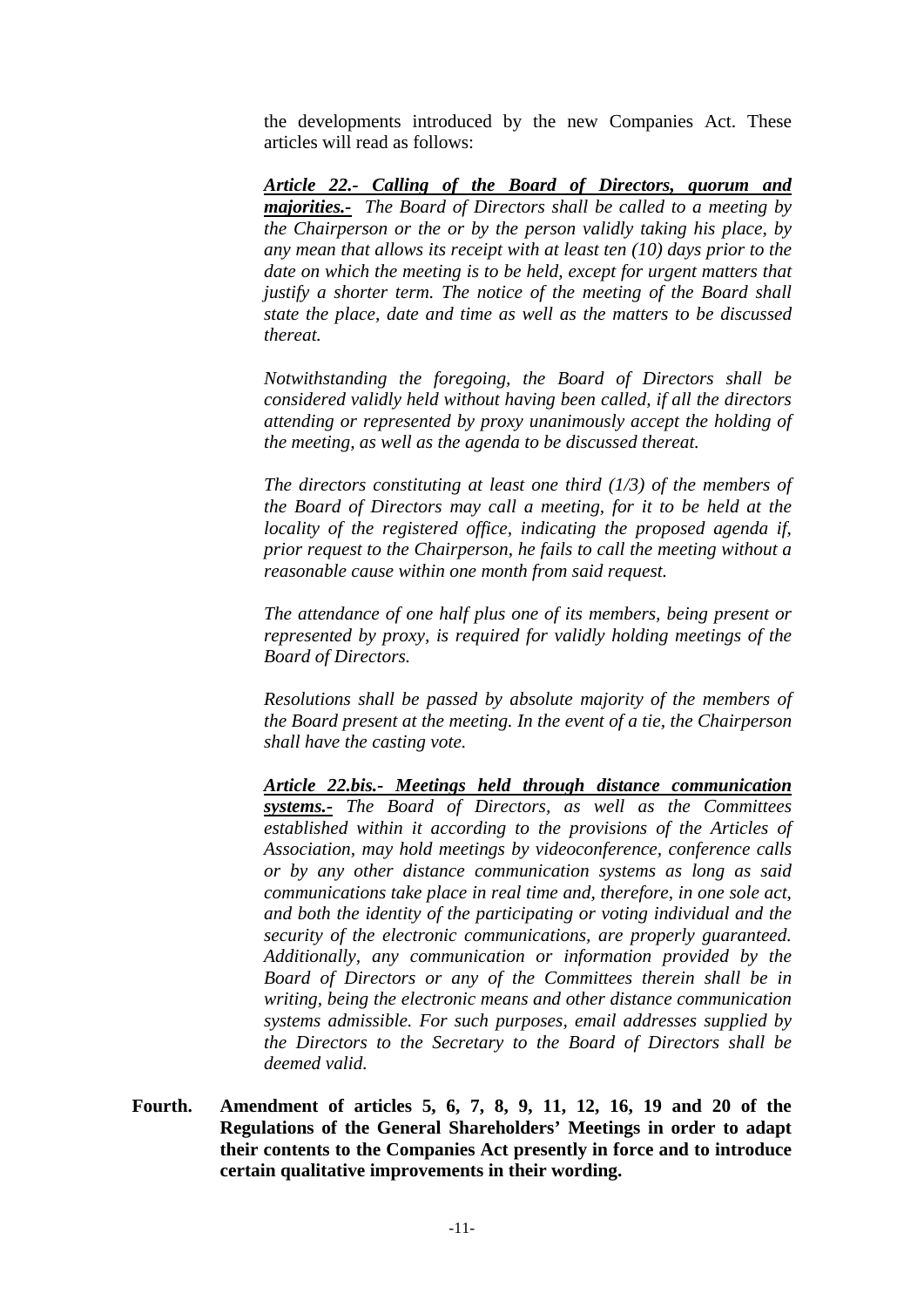In view of the compulsory report from the Board of Directors, to amend articles 5, 6, 7, 8, 9, 11, 12, 16, 19 and 20 of the Regulation of the General Shareholders' Meetings in order to adapt their contents to the Companies Act presently in force and to introduce certain qualitative improvements in their wording. These articles will read as follows:

# *Article 5. General Principles*

- *1. The General Shareholders' Meeting is the supreme decision making body of the Company regarding the matters of its competence.*
- *2. The General Meeting, duly called and summoned, represents all shareholders, and their resolutions, adopted pursuant to the provisions of the Law, the Articles of Association and these Regulations, shall bind all shareholders, including the dissenting shareholders and those who did not attend the meeting.*

# *Article 6. Types of General Meetings*

- *1. The General Shareholders' Meeting may be ordinary or extraordinary.*
- *2. The Ordinary General Shareholders' Meeting, previously called for that purpose, must necessarily meet within the first six (6) months of each fiscal year, in order to approve, if applicable, the corporate management, the annual accounts of the previous fiscal year and to resolve on the allocation of the results.*
- *3. All General Meetings not foreseen in the preceding paragraph shall be considered Extraordinary General Meetings.*

### *Article 7. Competence of the General Meeting*

- *1. The General Shareholders' Meeting, duly called and summoned, shall decide on all matters relating to its competence, in accordance with the Law and the Articles of Association.*
- *2. In particular, the General Shareholders' Meeting shall be in charge of adopting the following resolutions:* 
	- *(a) the approval, as the case may be, of the corporate management and of the annual accounts and the allocation of the results;*
	- *(b) the appointment and dismissal of the members of the Board of Directors;*
	- *(c) the appointment and removal, in accordance with the legal requirements, of the Auditors;*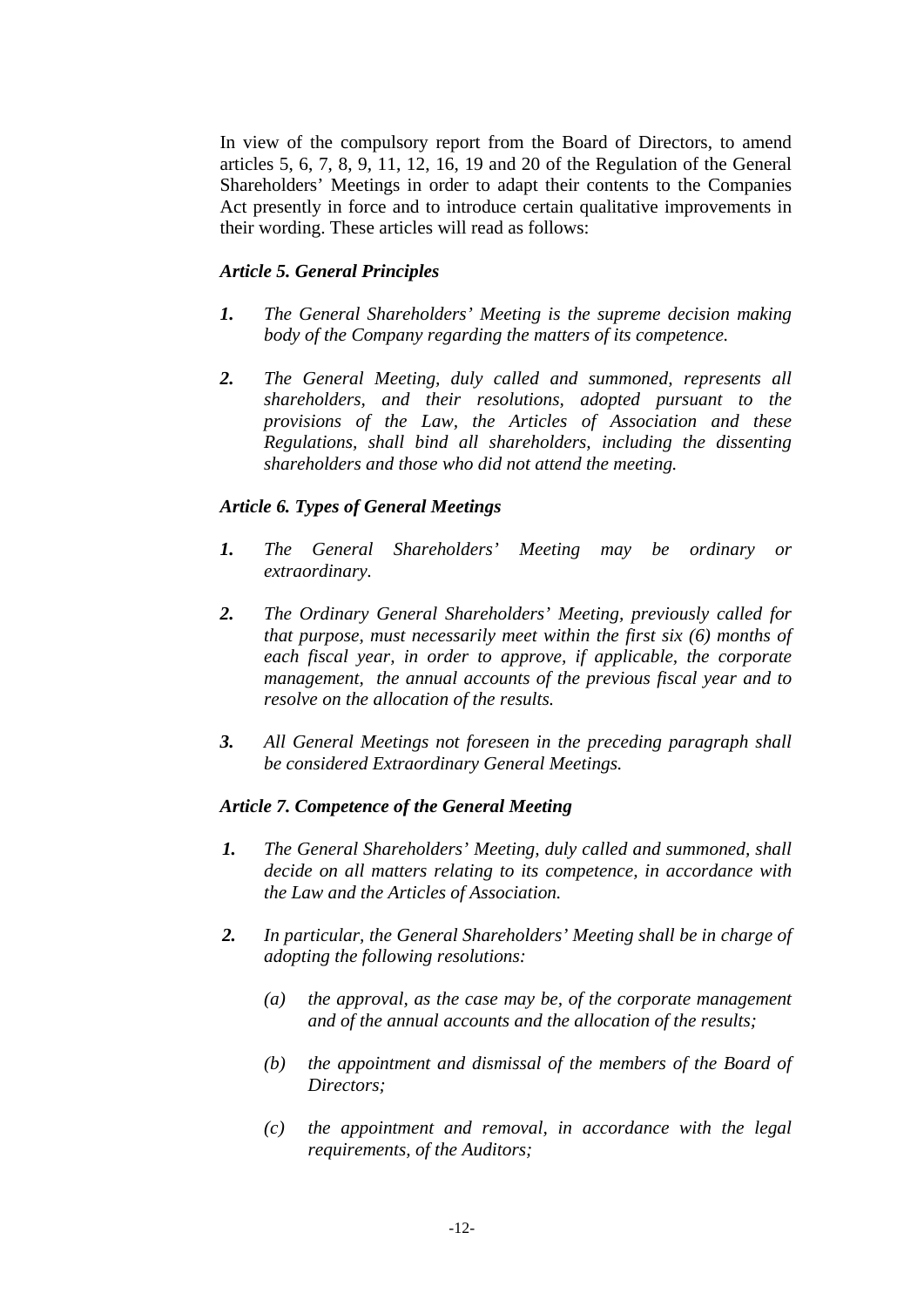- *(d) the amendment of the Articles of Association;*
- *(e) the increase and reduction of the share capital, with suppression, if applicable, of the preferential subscription right; the delegation to the Board of Directors, within the terms foreseen by law, of the authority to set the date or dates for the execution of the agreed capital increase; the authorisation to the Board of Directors to increase the capital pursuant to the provisions contained in article 297.1.b of the Companies Act (Ley de Sociedades de Capital);*
- *(f) the issuance of numbered series of bonds or other securities, whether convertible or not, that may recognise or create a debt;*
- *(g) the transformation, merger, split-off and dissolution of the Company;*
- *(h) the establishment of the remuneration of the Board of Directors and the application, as the case may be, of board members and company officers payment systems, through the distribution of shares, of option rights over the shares, or of incentives related to the value of the Company shares;*
- *(i) the authorisation for the derivative acquisition of own shares;*
- *(j) the exercise of the Company's action for liability, according to requirements established by Law;*
- *(k) the approval and amendment of the Regulations of the General Shareholders' Meeting;*
- *(l) the creation of a corporate web page; and*
- *(m) any other matter attributed to it by law of by the Articles of Association.*

#### *Article 8. Calling of the General Shareholders' Meeting*

- *1. The Board of Directors of the Company must call the General Shareholders' Meeting, both ordinary or extraordinary, following the requirements foreseen in the Law and in the Articles of Association, by means of a notice published in, at least, one of the following media:* 
	- *a) The Official Gazette of the Commercial Registry or one of the major newspapers in circulation in Spain.*
	- *b) The web page of the Spanish Securities Exchange Commission.*
	- *c) The Company's web page.*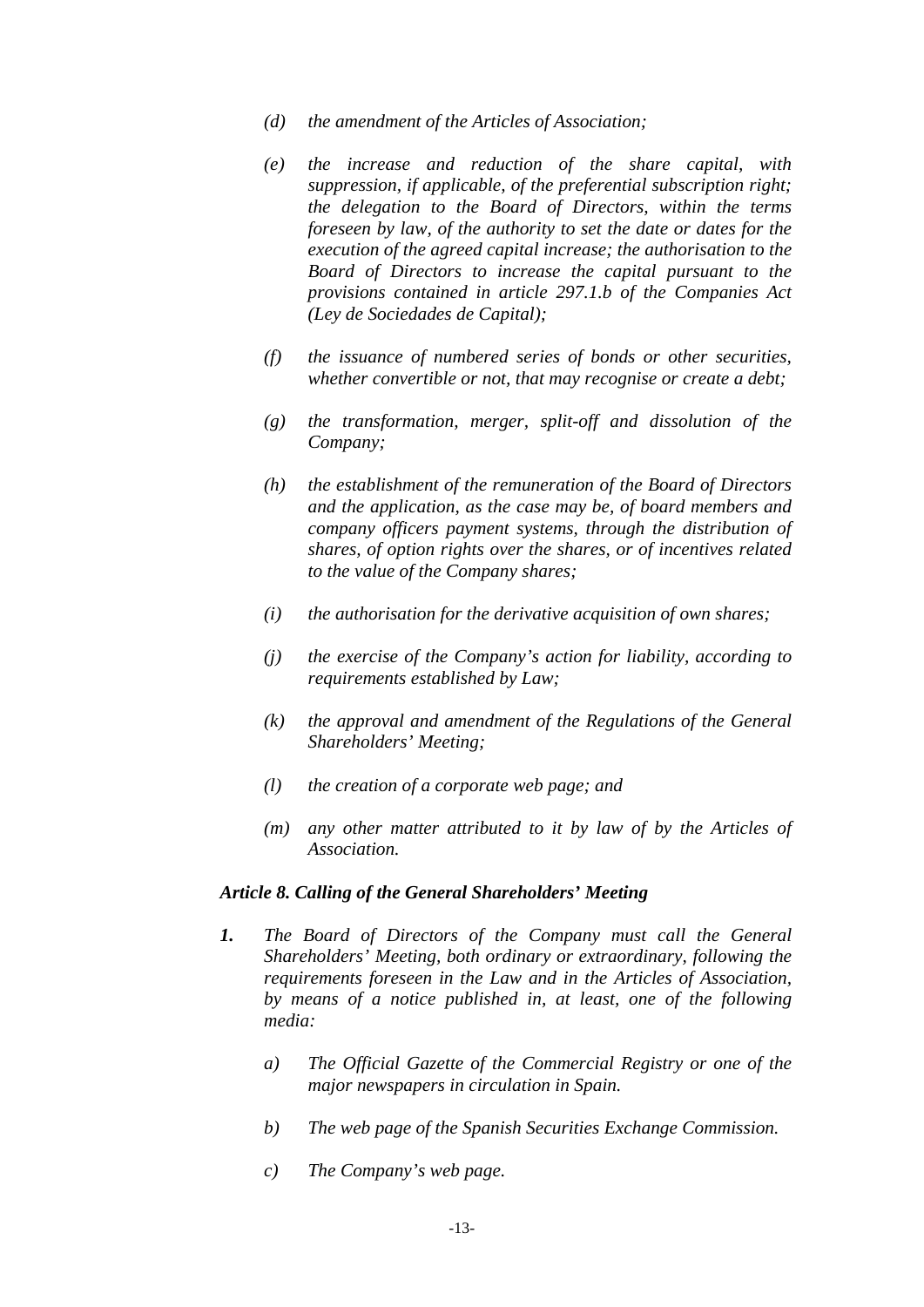*The calling of the General Shareholders' Meeting must be published at least one (1) month in advance from the date set for the meeting. This does not contravene any events in which the Law foresees different terms for the calling of the meeting.* 

*Notwithstanding the foregoing, the Extraordinary General Meetings may be called with a minimum prior notice of fifteen (15) days, provided always that the Company offers its shareholders the actual possibility of voting by electronic means. This reduction in the term to call a meeting will require an express resolution of the Ordinary General Shareholders' Meeting, passed by, at least, two thirds (2/3) of the subscribed share capital with voting rights; the validity of the resolution must not exceed the date on which the next meetings is to be held.* 

*The notice of the calling shall state, in addition to the statements required by article 517 of the Companies Act, the name of the company, the date, and time of the General Shareholders' Meeting, the agenda with all the matters to be discussed therein, as well as the position held by the person or persons issuing the notice and it may also state the date in which, if applicable, the meeting shall be held on second call. Between the first and second call a period of, at least, twenty-four (24) hours must elapse.* 

*2. Shareholders representing, at least, five per cent (5%) of the share capital may request that a supplement to the notice of the Ordinary General Shareholders' Meeting be published, including one or more items in the agenda and filing justified proposals covering matters already included or that should be included in the agenda, as long as these new items are accompanied by a justification or, if applicable, by a justified resolution proposal . This right may be exercised by means of certified notification, which must be received at the registered office within five (5) days following the date of publication of the notice.* 

*The supplement to the notice of the meeting must be published at least fifteen (15) days prior to the date set for the General Meeting.* 

- *3. The General Shareholders' Meeting shall be called:* 
	- *(a) If ordinary, within the first six (6) months of each fiscal year;*
	- *(b) If extraordinary, whenever the Board of Directors deems it to be convenient;*
	- *(c) In any case, when requested, via Notary Public document, by one or several shareholders representing at least five per cent (5%) of the share capital, stating in said request the items to be discussed at the General Meeting. In such a case, the Meeting*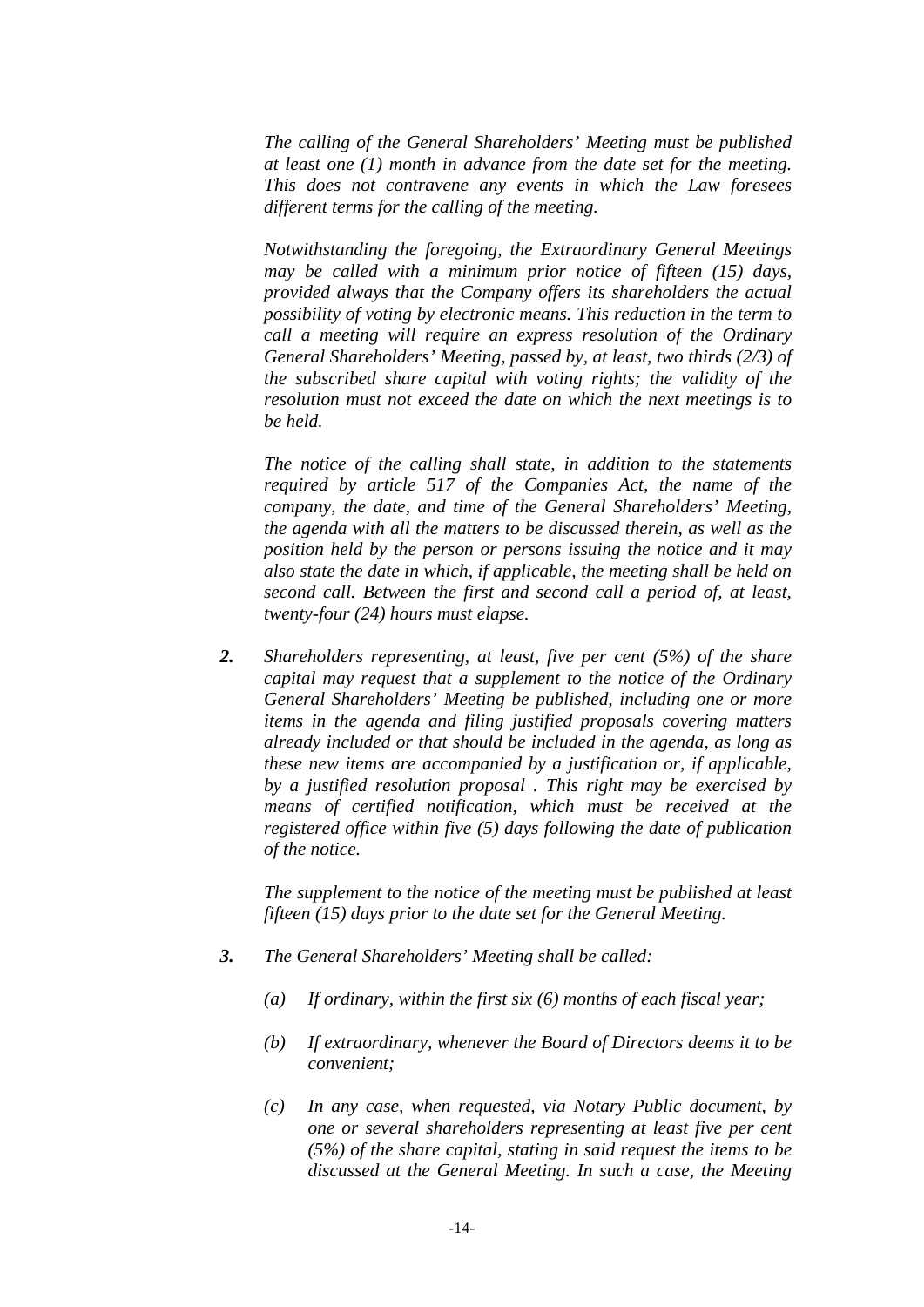*shall be called to be held within two (2) months following the date on which the Board of Directors was notarially required to call it.* 

*If the General Meeting has not been called within the legally established term, it can be called, upon request of any shareholder, in case of ordinary General Meeting, or upon the request of the shareholders referred to in the section (c) above, by the Judge of the Commercial Court of the jurisdiction in which the Company's registered office is located.* 

# *Article 9. Information right available for shareholders prior to the holding of the General Meeting*

### *1. Information on the Company's corporate web page*

*As of the date of publication of the notice of calling of the General Meeting, shareholders shall have the right to obtain information on the Company's web page concerning:* 

- *(a) the full text of the calling of the meeting;*
- *(b) the total number of shares and voting right as at the date of the calling;*
- *(c) the documents to be presented at the Meeting and, in particular, the reports of the directors, auditors and independent experts;*
- *(d) the complete text of the proposed resolutions formulated by the Board of Directors in relation to the items in the agenda for the Meeting or, in their absence, a report from the competent bodies, commenting each one of the items in the agenda. The proposed resolutions submitted by the shareholders will also be included as they are received;*
- *(e) any other documents that must be made available by Law to the shareholders regarding the items in the agenda;*
- *(f) the forms that will have to be used for distance voting and granting of representation, which in accordance with the provisions contained in the Articles of Association and these Regulations, must be made available to shareholders, except for when the forms are sent directly by the Company to each shareholder. In the event they cannot be published on the internet site due to technical reasons, the Company must indicate on the internet site how to obtain the paper forms, which it will have to send to all shareholders who request them;*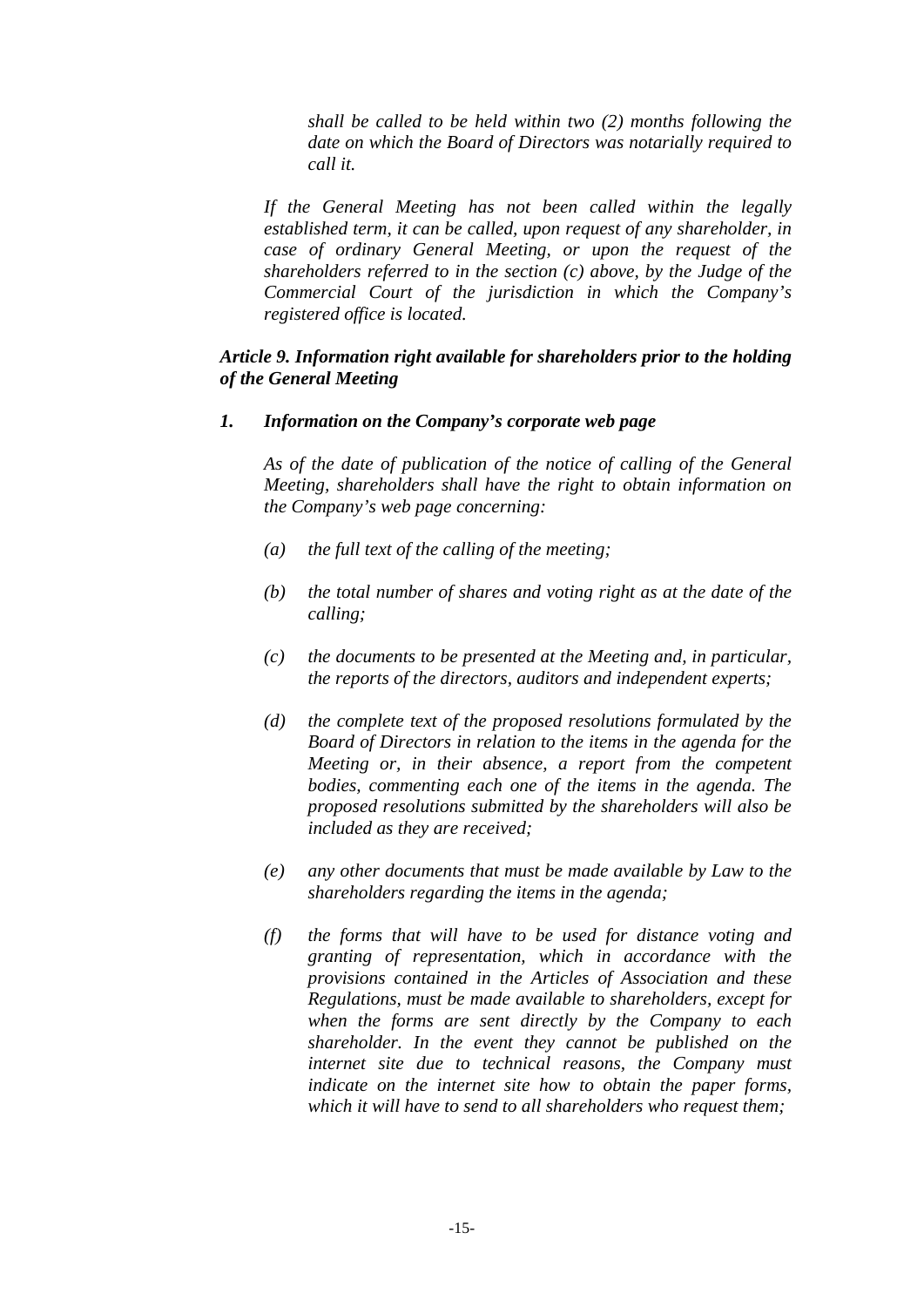*(g) any other information that the Board of Directors deems appropriate for the full effectiveness of the shareholders' information rights.* 

*The notice published on the Company's corporate web page will be available uninterruptedly until the General Shareholders' meeting is held.* 

# *2. Request for prior information*

- *(a) Up to the seventh day prior to the date foreseen for the General Meeting to be held, the shareholders shall have the right to request from the Board of Directors any information or clarification they may require about the items included in the agenda, or to formulate in writing any questions they may deem pertinent. Likewise, in the event that Company shares were quoted on an official secondary market, the shareholders shall have the right to request any information or clarification or to formulate in writing any questions concerning the information accessible to the general public that has been provided by the Company to the National Securities Market Commission (Comisión Nacional del Mercado de Valores) since the last General Meeting was held.*
- *(b) The Board of Directors shall be obliged to provide the required information in writing up to the day the General Meeting is held, except in those cases where, according to the judgment of the Chairperson of the Board of Directors, the publication of the requested information may be prejudicial to the Company's interest. Notwithstanding the above, in no case shall the request for information be denied when such request is backed up by shareholders representing at least twenty five per cent (25%) of the share capital.*
- *(c) The requests for information referred to in the preceding section (a) shall be made by means of a delivery of the request at the registered office, or by post delivery or any other means of distance electronic communication.*

*The only distance electronic communication means to be admitted will be those in which the electronic document based on which the request for information is carried out incorporates a recognised electronic signature, pursuant to the provisions of the Electronic Signature Act (Ley de Firma Electrónica) or that, without observing the requirements for the recognised electronic signature, such were deemed to be valid by the Board of Directors due to the fulfilment of the adequate guarantees as to the authenticity and identification of the shareholder who is exercising his voting right.*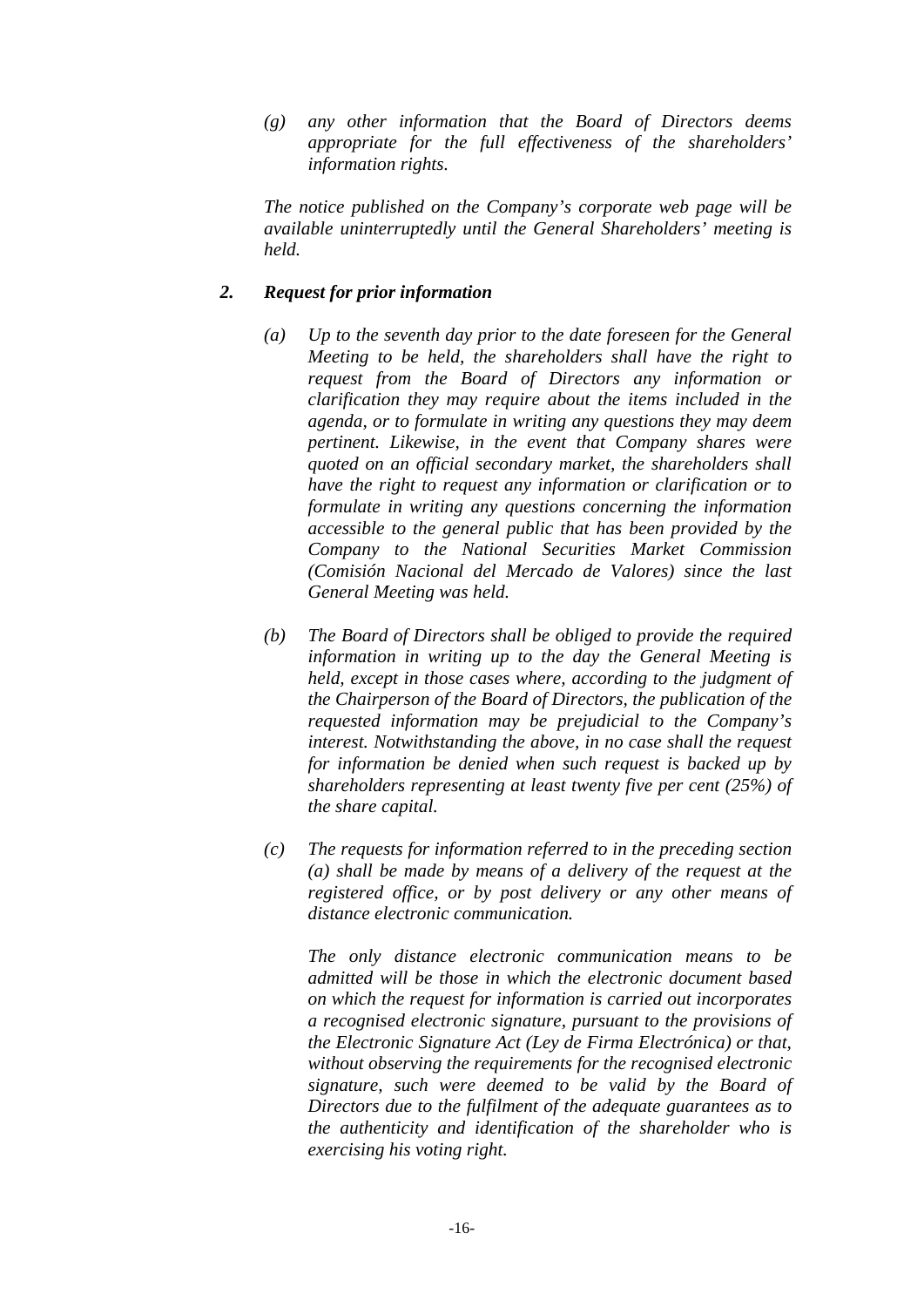# *Article 11. Representation*

*1. Any shareholder with the right to attend according to the provisions of the preceding Article 10 may be represented at the meeting by means of another person, even if such person is not a shareholder.* 

In the event the representation is granted to a legal entity, such entity *shall appoint an individual as its proxy representative, as established by the Law.* 

- *2. The representation must be granted on a special basis for each meeting, either in writing or by distance communication systems, as long as the identity of the proxy-holder, the represented shareholder, and the contents of the conferred representation are duly guaranteed. The Company's web page shall include the procedures and requirements concerning the distance granting of representation.*
- *3. Those individual shareholders who do not have full capacity to act, as well as corporate shareholders, may be represented by those who exercise, by law, their legal representation, which must be duly proven.*
- *4. The representation may always be revoked. Personal attendance of the represented shareholder to the Meeting shall automatically entail the revocation of the representation.*

# *Article 12. Public request for representation*

- *1. The public request for representation shall be governed by Article 186 of the Spanish Companies Act (Ley de Sociedades de Capital). In the event that the Company is quoted on an official secondary market, such limitations as established in Article 114 of the Securities Market Act (Ley del Mercado de Valores) shall be respected regarding the exercise of the voting right of representatives.*
- *2. In any event, the document, in which the power of representation appears, shall contain or have annexed the agenda of the General Meeting, as well as the instructions concerning the exercise of the represented party's right to vote and the indication in which sense the proxy-holder shall vote in the case of no direct instructions being imparted.*
- *3. Exceptionally, when circumstances that where not known by the shareholder at the time of sending of the voting instructions arise, the proxy-holder may vote in a contrary sense, if the interests of the represented party might be damaged otherwise. In the event a vote is cast in a contrary sense to the instructions received, the proxy-holder must inform the represented shareholder immediately in writing explaining the reasons for such vote.*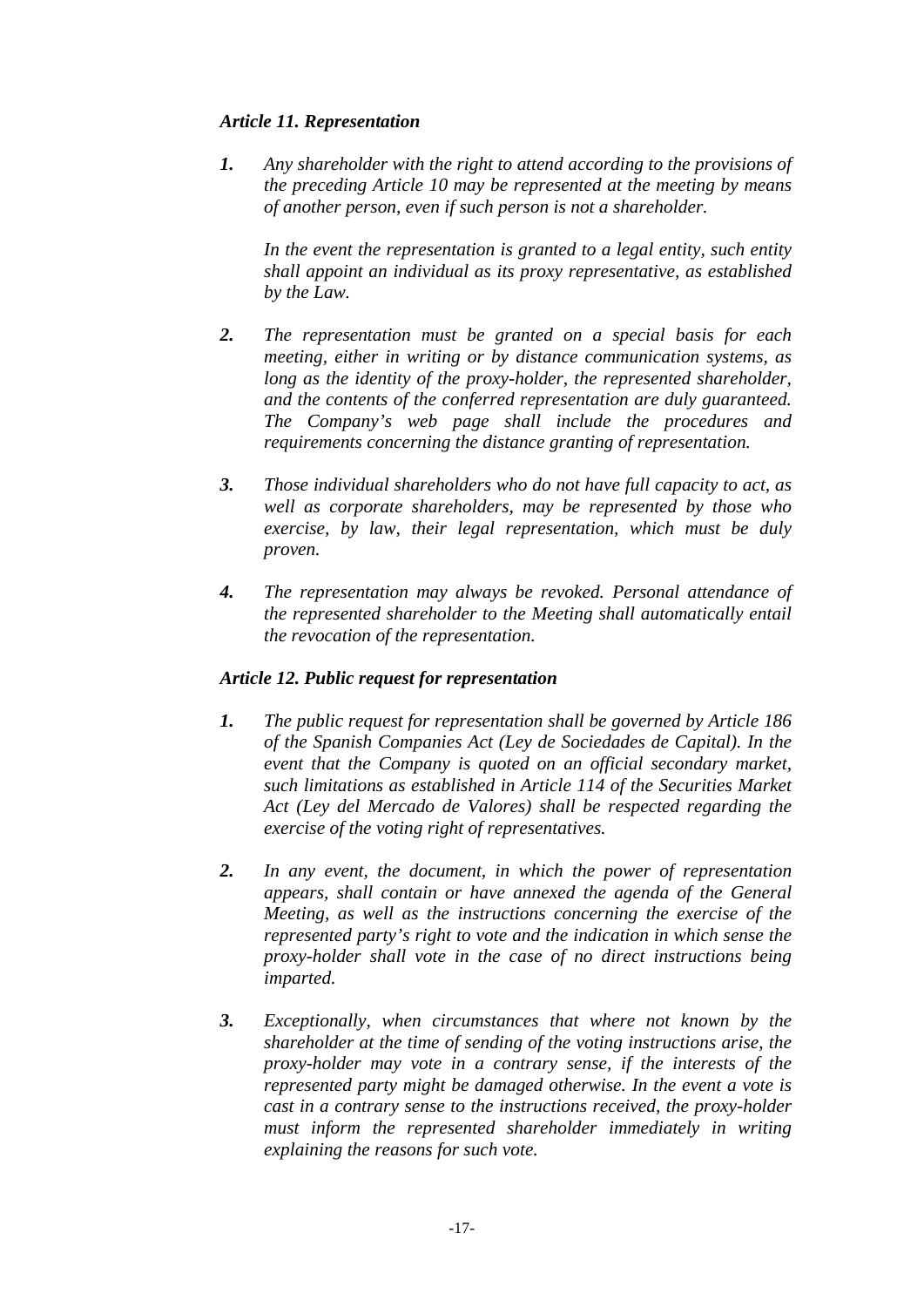*4. A public request for representation shall be considered to have taken place when the same proxy-representative is granted representation by more than three (3) shareholders.* 

# *Article 16. Chairperson's Speech and Participations*

- *1. Once the General Meeting has been summoned, the Chairperson shall invite the shareholders who wish to speak in order to request information regarding the items in the agenda, to make this known to the Secretary, or as the case may be, to the Notary Public, or to those assisting them, indicating his name and surnames, the number of shares they own or, if applicable, they represent. If they wish to request that their participation should be recorded literally in the Minutes of the Meeting, they will have to deliver it in writing at that moment to the Notary or the Secretary.*
- *2. Before starting the round of speeches, the Chairperson will present to the General Shareholders' Meeting the most relevant aspects of the fiscal year and the Board of Directors proposals, being able to require the attendance of the remaining members of the Board of Directors, of the Secretary and the managers of the Company.*
- *3. After the Chairperson has finished his speech and once the Board table presiding the Meeting has the list of shareholders who wish to speak and, in any case, before voting on the matters included in the agenda, the shareholders' turn to speak will be opened in the order in which they are called by the presiding Board table.*
- *4. The Chairperson of the Audit Committee or, in his absence, a member of such Committee will answer any questions and requests for information regarding any issues within the remit of the Audit Committee, without prejudice to the faculty to inform of the remaining members of the Board of Directors.*
- *5. The Board of Directors shall be obliged to provide the information or clarifications concerning the items in the agenda that the intervening shareholders may request verbally. In the case of not being able to satisfy the right of the shareholder at that moment, the Board of Directors shall be obliged to facilitate the relevant information in writing within seven (7) days following the end of the Meeting, except in those cases where, in the Chairperson's judgement, the publication of the requested information may be prejudicial to the best interests of the Company.*

*The information cannot be denied when the request is backed by shareholders who represent at least twenty-five per cent (25%) of the share capital.*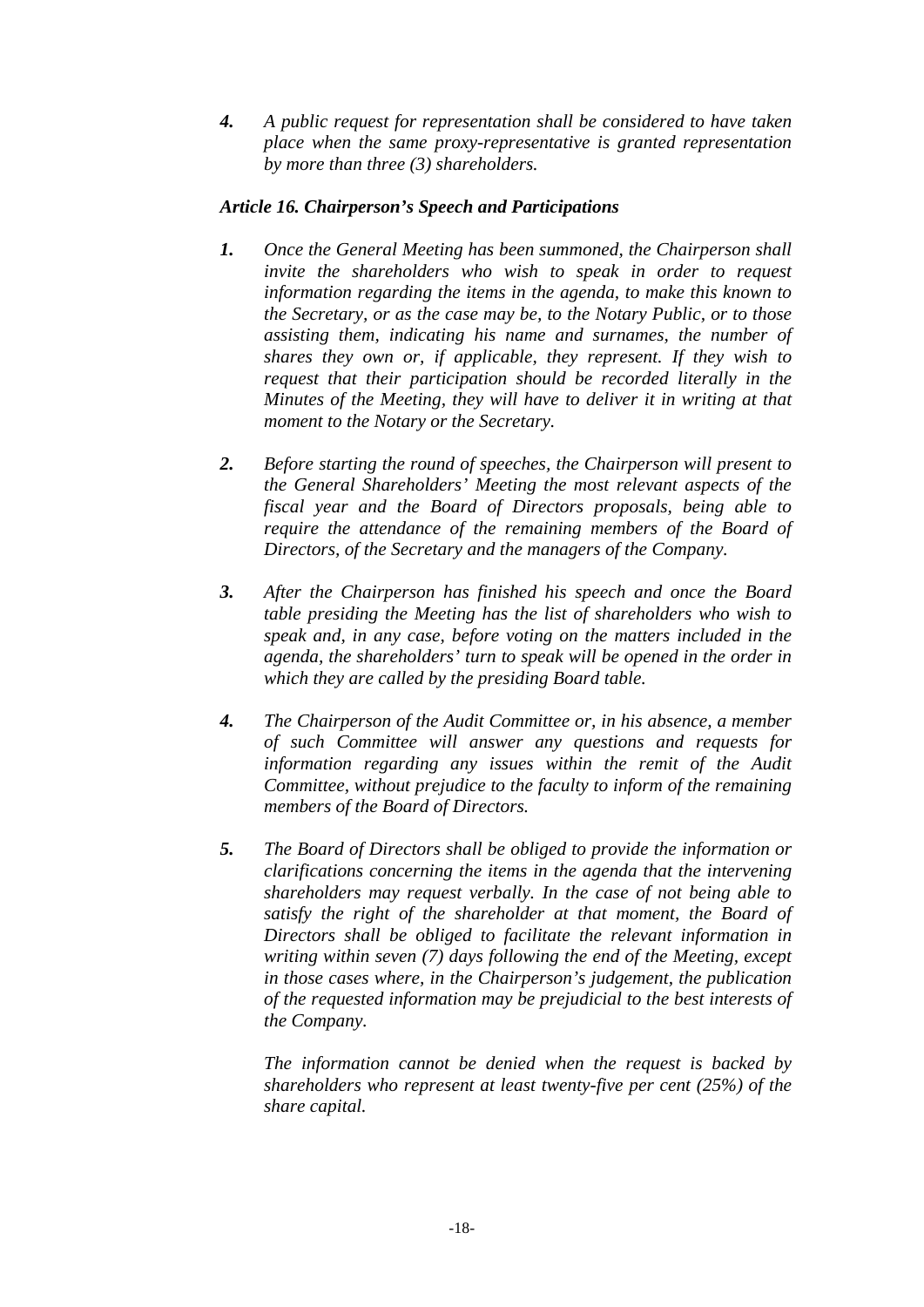# *Article 19. Voting and passing of resolutions*

*1. Following the aloud reading by the Secretary, which may be waived when no shareholder opposes it, of the proposals of resolutions, voting shall take place firstly on the proposals formulated by the Board of Directors and, in such case, it shall then pass to voting on those made by other proposers in such events as set forth in the Spanish Companies Act (Ley de Sociedades de Capital).* 

*In any case, when a proposal of resolution is passed, all others on the same matter that are incompatible with it shall automatically be withdrawn and thus not be submitted to voting.* 

- *2. In order to vote on resolutions the following voting determination system will be used, without prejudice of the Chairperson's faculties to agree on the use of another alternative system when circumstances so advise: favourable votes will be understood as those corresponding to all shares with voting rights attending the meeting, minus the votes of shares whose owners or proxy holders vote against, in blank or abstain.*
- *3. Once the voting for each resolution has concluded, the Chairperson or, by his delegation, the Secretary shall declare the resolution passed or rejected, computing, in such case, the votes casted by distance voting systems in accordance with the provisions set forth in Article 20 of these Regulations.*

### *Article 20. Distance voting*

- *1. According to the provisions of the Articles of Association, shareholders with the right to attend may cast a distance vote regarding the proposals included in the agenda, through the following systems of communication:* 
	- *(a) by postal correspondence, through the sending of the attendance, proxy representation and distance vote card, duly signed with clear indications of the sense of their vote; or*
	- *(b) by electronic correspondence or any other distance communication systems, following the instructions contained on the corporate web page of the Company, as long as the safety of the electronic communications is duly guaranteed and the electronic document through which the voting right is exercised incorporates a recognised electronic signature, pursuant to the Electronic Signature Act (Lye de Firma Electrónica), or that, without fulfilling the requirements for the electronic signature, such electronic signature is deemed to be valid by the Board of Directors for having the adequate guarantees as to the authenticity and identification of the shareholder who is exercising his voting right.*